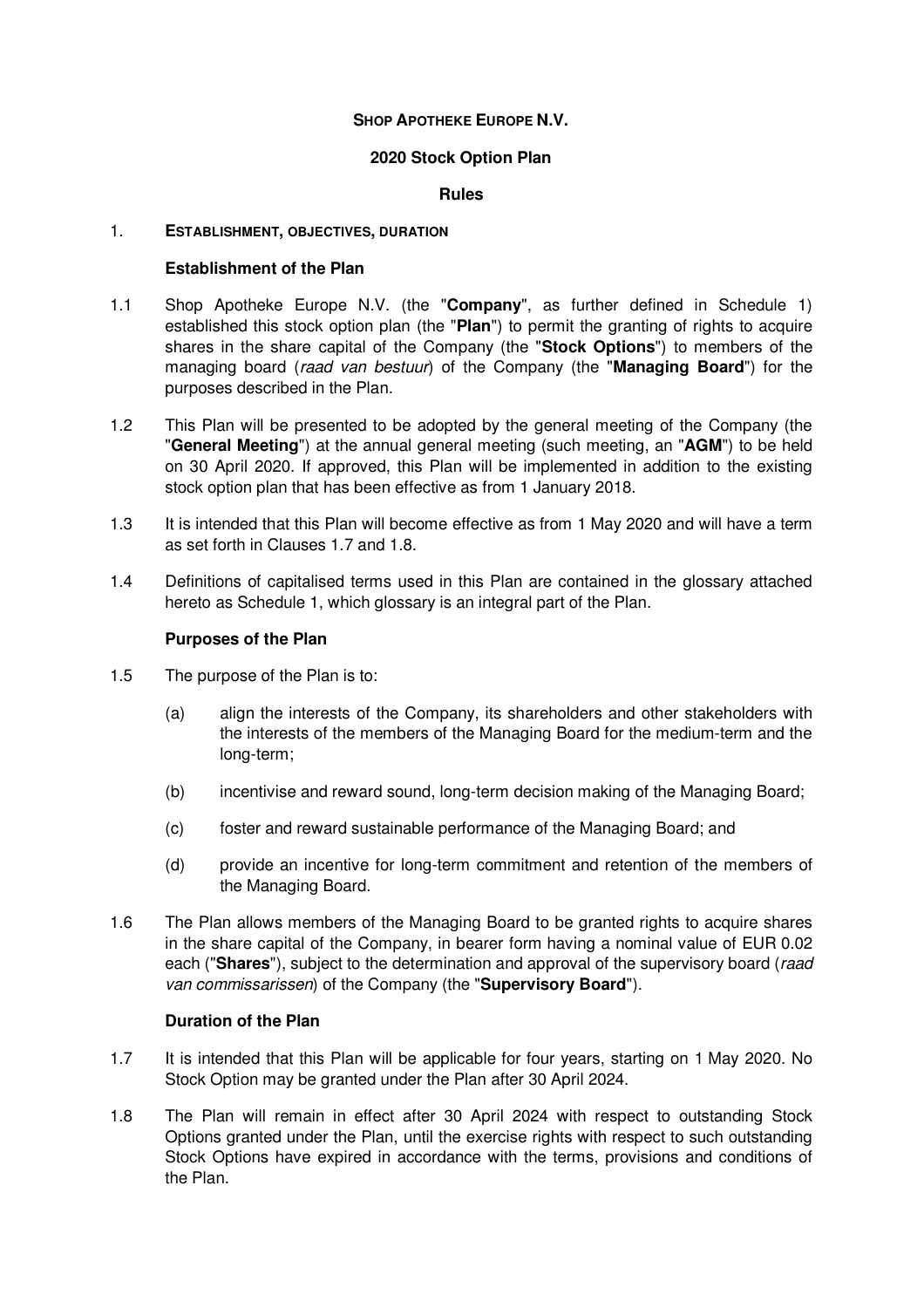#### 2. **ADMINISTRATION OF THE PLAN**

### **The Supervisory Board**

- 2.1 The Plan shall be administered by the Supervisory Board. The Supervisory Board shall have the authority to take such actions and decisions and make such determinations as set forth in the Plan, in each case without the prior approval of the General Meeting, unless such prior approval is expressly set forth in the Plan.
- 2.2 All decisions and determinations of the Supervisory Board shall be made by an absolute majority of the votes cast by the members of the Supervisory Board who are present at a meeting duly called and held. Any decision of, or determination by, the Supervisory Board in writing and signed by all of the members of the Supervisory Board, shall be fully as effective as if the same had been made at a meeting duly called and held.

## **Authority of the Supervisory Board**

- 2.3 Subject to Applicable Laws and the provisions of the Plan, the Supervisory Board shall have full and final authority, at its sole discretion, to take all such actions that the Supervisory Board determines to be necessary for the administration of the Plan, including, without limitation:
	- (a) select the Participants to whom Stock Options may, from time to time, be granted hereunder;
	- (b) determine whether and to what extent Stock Options are granted under the Plan;
	- (c) determine the number of Stock Options granted to each Participant under the Plan;
	- (d) approve the form of the Award Agreement for use under the Plan;
	- (e) determine the terms and conditions of any Stock Options granted under the Plan; provided, however, that such terms and conditions are consistent with the terms and conditions set forth in the Plan;
	- (f) amend the terms of any outstanding Stock Options granted under the Plan; provided that any such amendment shall require the prior approval of the General Meeting;
	- (g) construe and interpret the terms of the Plan and any Award Agreement entered into under the Plan, and decide on all questions of fact arising as result of application of the Plan; and
	- (h) take such other action as the Supervisory Board deems appropriate; provided, however, that such action is consistent with the terms and conditions set forth in the Plan.

## **No delegation**

2.4 The Supervisory Board shall not delegate any of its authorities identified in this Plan.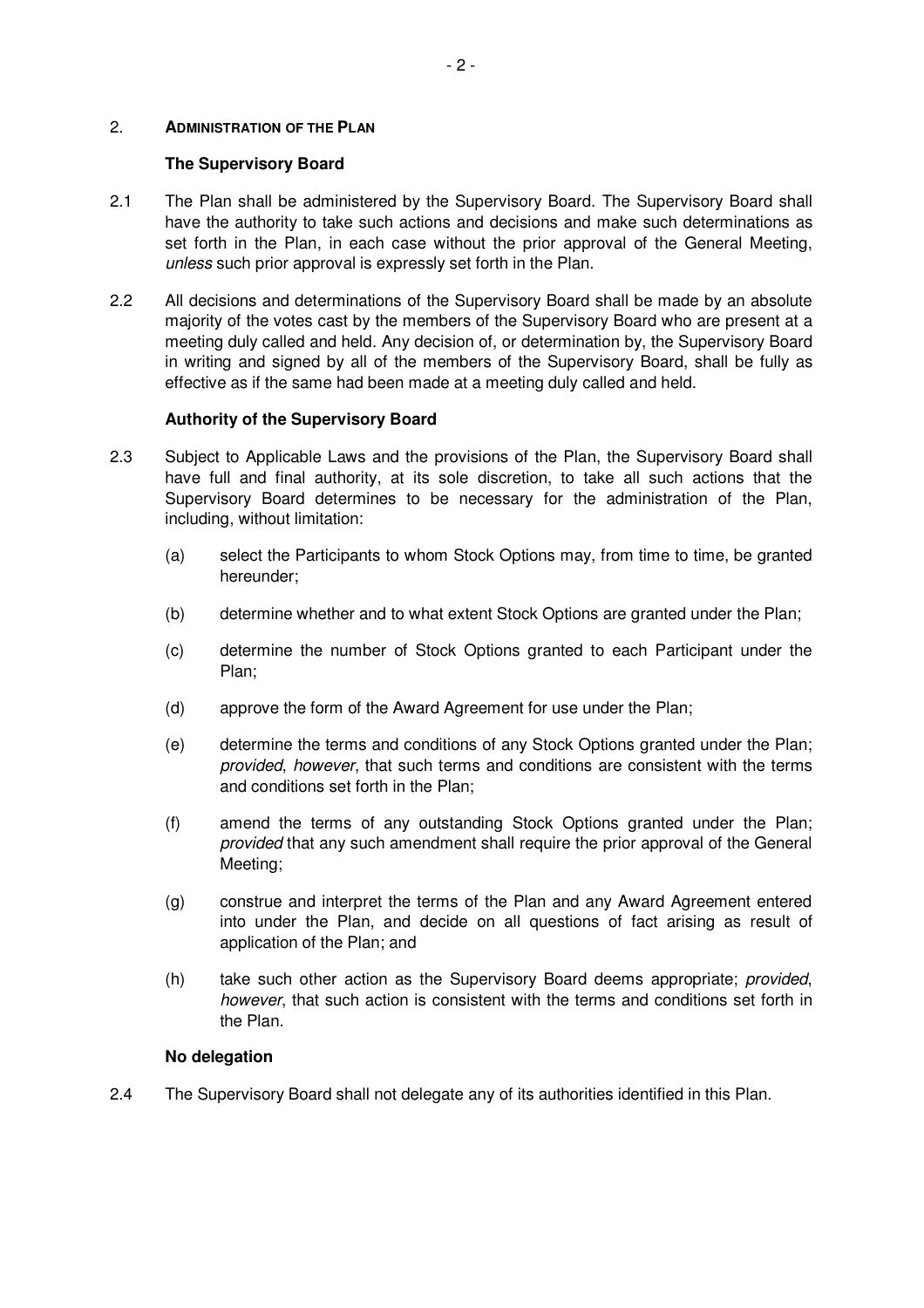#### 3. **SHARES SUBJECT TO THE PLAN, EFFECT OF GRANTS**

#### **Number of Shares available for grants**

- 3.1 Subject to the adjustment provisions set forth in Clause 11, the maximum number of Shares that may be issued pursuant to Stock Options under the Plan in any calendar year, shall be 1.5% of the total number of issued and outstanding shares in the share capital of the Company, calculated on a fully diluted bases on the date of each AGM in such calendar year. For example, the maximum number of Shares which may be issued pursuant to Stock Options under the Plan for the calendar year 2020 is 1.5% of 13,463,815 Shares (i.e. up to a maximum of 201,957 Shares).
- 3.2 Shares that would potentially need to be issued upon exercise of a Stock Option that expires or is cancelled and terminated, forfeited, settled in cash or otherwise settled without the issue of Shares, shall not be treated as having been issued under the Plan. Furthermore, any Stock Option that was granted under the Plan and that has expired, has been forfeited, cancelled or terminated, or has not been exercised, can be withdrawn by the Supervisory Board. Any such withdrawn Stock Options can be granted to other Participants under the Plan.
- 3.3 Shares that are issued pursuant to awards or options that are assumed, converted or substituted in connection with a merger *(fusie)*, acquisition, reorganisation or similar transaction, shall not be treated as having been issued under the Plan. The Shares referred to in this Clause 3.3 shall, therefore, not be considered for purposes of determining the number of Shares available for grant as Stock Options under the Plan.
- 4. **ELIGIBILITY AND PARTICIPATION**

#### **Eligibility**

- 4.1 Persons eligible to participate in the Plan are the members of the Managing Board (the "**Participants**").
- 4.2 Members of the Supervisory Board or employees of the Company or of a Subsidiary (other than the members of the Managing Board), shall not be eligible to participate in the Plan.

#### **Actual participation**

- 4.3 Subject to the provisions of the Plan, the Supervisory Board may, from time to time, select from the Participants, those to whom Stock Options shall be granted. As part of that selection process, the Supervisory Board shall determine the nature and amount of each Stock Option grant.
- 4.4 The Supervisory Board may establish additional terms, conditions, rules or procedures to accommodate the applicable rules or Applicable Laws of applicable foreign jurisdictions and to afford Participants favourable treatment under such rules or Applicable Laws; provided, however, that no Stock Option shall be granted under any such additional terms, conditions, rules or procedures if such terms or conditions are inconsistent with the provisions set forth in the Plan. If additional terms, conditions, rules or procedures need to be established by the Supervisory Board, which are inconsistent with the provisions set forth in the Plan, the implementation of such additional terms, conditions, rules or procedures is subject to the prior approval of the General Meeting.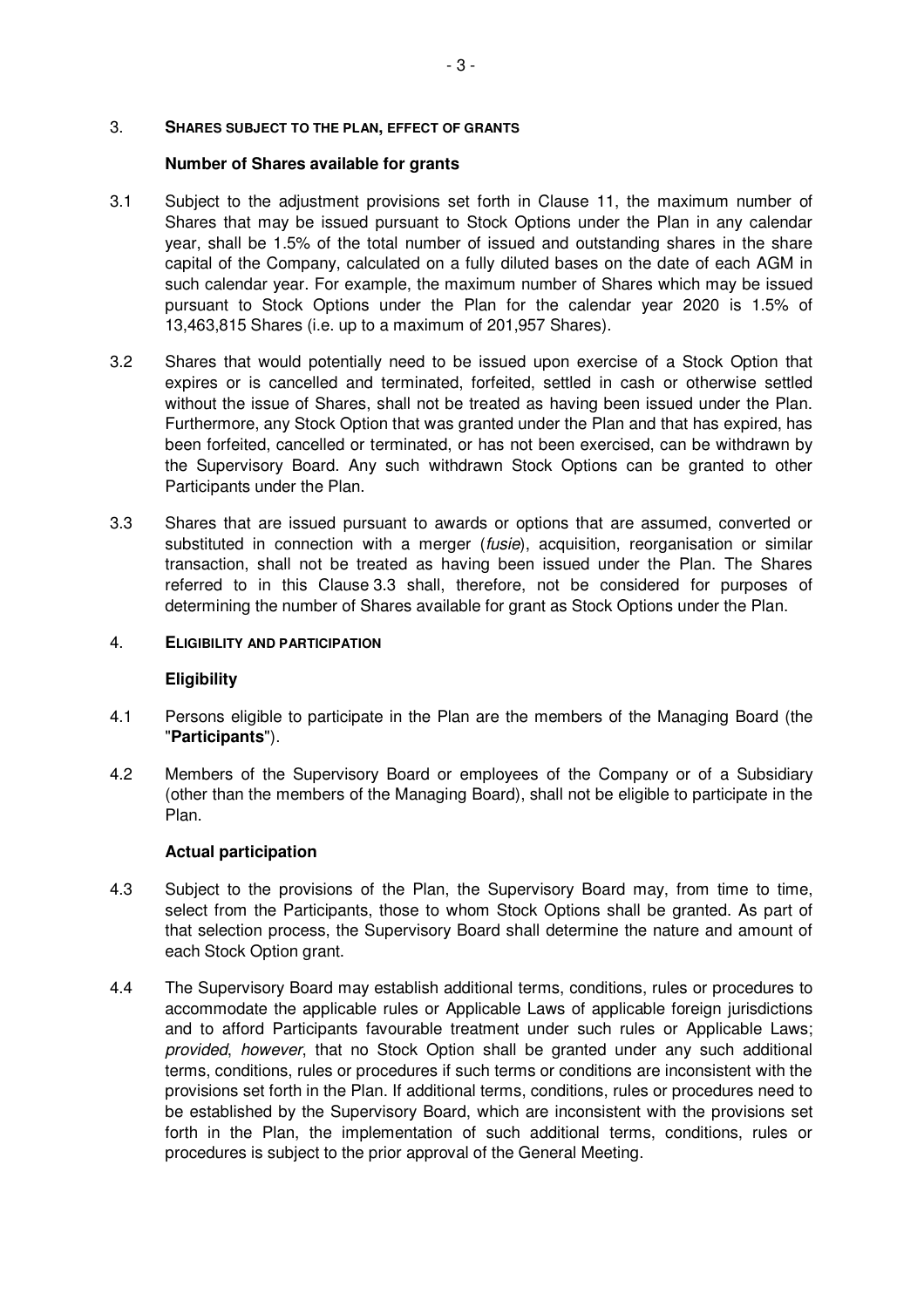#### 5. **STOCK OPTIONS**

## **Grant of Stock Options**

- 5.1 Each Stock Option gives the Participant the right, but not the obligation, to subscribe to one newly issued Share at the Exercise Price.
- 5.2 Subject to the terms and provisions of the Plan, Stock Options may be granted to Participants in such number, at any time and from time to time, as shall be determined by the Supervisory Board.

## **Award Agreement**

- 5.3 The granting of Stock Options shall be designated pursuant to, and evidenced by, the Award Agreement. The Exercise Price of a Stock Option, the duration and expiration date of the Stock Options, the number of Shares to which the Stock Option pertains, the vesting dates and number of Shares that vest on each such date and such other provisions as the Supervisory Board shall determine, shall be set out in a completed copy of the form attached as Annex B to the Award Agreement.
- 5.4 Stock Options granted pursuant to the Plan shall not provide Participants with the right to receive dividends declared and (to be) paid on Shares. However, upon issue of Shares to a Participant pursuant to the Participants' exercise of Stock Options, that Participant will have the right to receive dividends declared and (to be) paid on such Shares.

## **Exercise Price**

5.5 Except (i) for Stock Options adjusted pursuant to Clause 11, or (ii) when Stock Options are replaced by awards or options granted in connection with a merger (fusie), acquisition, reorganisation or similar transaction, the Exercise Price of a Stock Option shall be the Fair Market Value of a Share.

## **Vesting of Stock Options**

- 5.6 Subject to the provisions of Clause 5.7, Participants will have the right (not the obligation) to exercise Stock Options granted under the Plan in accordance with the following vesting schedule (the "**Vesting Schedule**"):
	- (a) 1/2 of the Stock Options after the lapse of three years starting on the date of grant thereof;
	- (b) 1/2 of the Stock Options after the lapse of four years starting on the date of grant thereof.

#### **Exercise of Stock Options**

5.7 Stock Options granted under this Clause 5 shall be exercisable in accordance with the Vesting Schedule and shall be subject to such restrictions and conditions as set forth in the Award Agreement. The Supervisory Board can determine which restrictions and conditions apply to Stock Options granted under the Plan, and such restrictions and conditions do not have to be the same for each grant or for each Participant; *provided*, however, that such restrictions and conditions must be consistent with the provisions set forth in the Plan.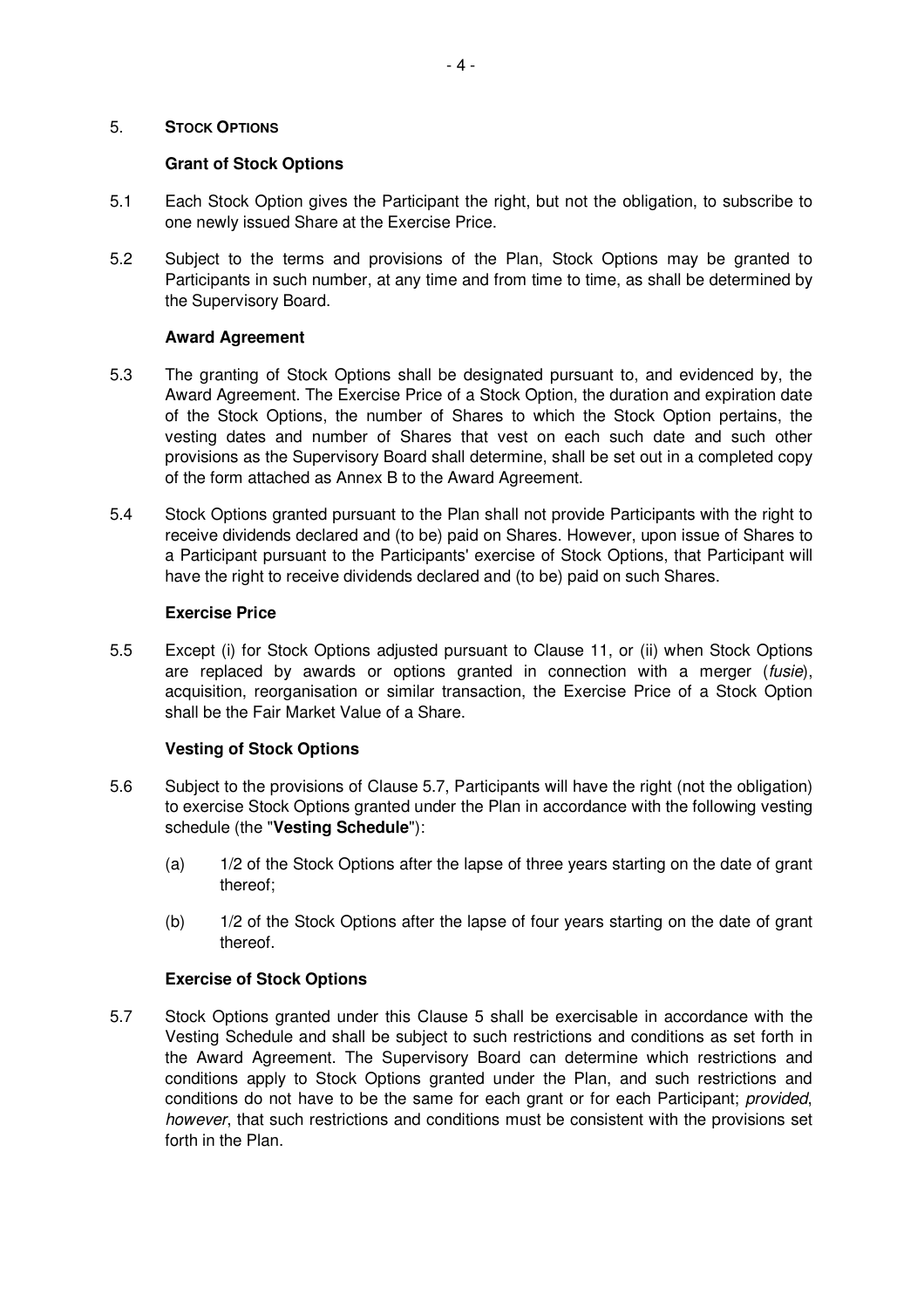## **Resignation or dismissal from Managing Board**

- 5.8 Upon resignation or dismissal of a Participant as member of the Managing Board (each a "**Resignation**" and the date of Resignation, the "**Resignation Date**") subject to the restrictions set forth in Clause 5.13, *regardless* of whether that Participant's employment with a Subsidiary is also terminated or if that Participant continues to be employed by that Subsidiary:
	- (a) to the extent that Stock Options have not become vested in accordance with the Vesting Schedule, a pro rata portion of the outstanding Stock Options granted under the Plan shall be deemed to have been forfeited by that Participant, and will be cancelled and terminated by the Company with effect as per the Resignation Date (i.e. if the Resignation Date occurs in year two of the first three years of the Vesting Schedule, then 1/3 of the Stock Options granted at the date of grant thereof shall be forfeited, cancelled and terminated); and
	- (b) within six months after the Resignation Date, the Participant shall have the right to exercise an outstanding Stock Option granted under the Plan (including the portion of Stock Options that have not been forfeited, cancelled and terminated pursuant to Clause 5.8(a)).

After the six month expiration period set forth in Clause 5.8(b), the Participant's right to exercise Stock Options shall lapse, and those Stock Options not exercised pursuant to this Clause 5.8 shall be deemed to have been forfeited by that Participant, and will be cancelled and terminated by the Company.

- 5.9 In the event of a Participant's death, the outstanding and vested Stock Options of that Participant may be exercised by:
	- (a) the representative (executor) of the Participant's estate; or
	- (b) any person who has acquired the Stock Options directly from the Participant by will, bequest or inheritance,

but only to the extent that those Stock Options had become vested in accordance with the Vesting Schedule and are exercisable on or before the date of death of that Participant (no shorter vesting period shall apply). Any outstanding and vested Stock Options referred to in this Clause 5.9 must be exercised within six months after the date of death of that Participant. The restrictions set forth in Clause 5.13 shall not apply to an exercise of Stock Options pursuant to this Clause 5.9.

#### **Payments**

- 5.10 Stock Options granted under this Clause 5 must be exercised by the delivery of a written notice to the Company, in the form attached as Annex C to the Award Agreement. That written notice must set forth, among other things, the number of Shares with respect to which Stock Options are exercised and how the Exercise Price will be paid.
- 5.11 The Exercise Price of a Stock Option shall be payable to the Company:
	- (a) in cash; or
	- (b) in any other manner permitted by the Supervisory Board.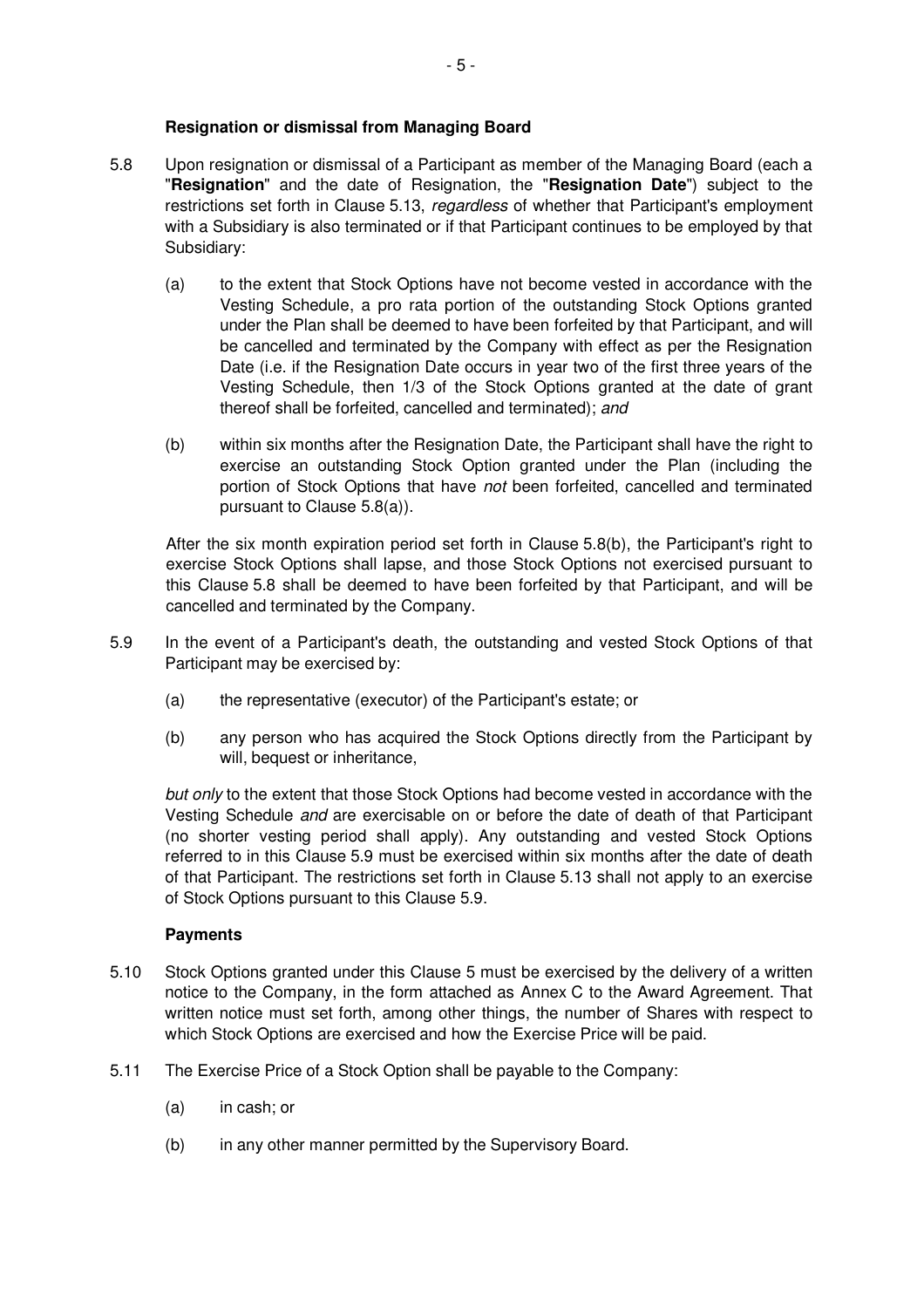5.12 The Supervisory Board may limit any method of payment for administrative convenience, to comply with Applicable Laws or otherwise.

## **Restrictions on Share transferability**

- 5.13 In accordance with Applicable Laws:
	- (a) the members of the Managing Board cannot exercise Stock Options granted to them under the Plan during a period of at least three years after the date of the grant of those Stock Options; and
	- (b) after exercise of those Stock Options in Shares, the members of the Managing Board will be required to hold those Shares for an additional period of two years after the date of issue of the Shares.

Notwithstanding the restriction set forth in Clause 5.13(b), a sale of Shares to cover taxes is permitted, to ensure that the members of the Managing Board can meet their tax obligations or liabilities.

#### 6. **TRANSFERABILITY OF STOCK OPTIONS**

- 6.1 Except as set forth in Clauses 5.8, 5.9 and 5.13, Stock Options shall be exercisable during a Participant's lifetime only by such Participant.
- 6.2 Stock Options cannot be sold, transferred, pledged, assigned, or otherwise disposed of, or alienated or hypothecated, other than (i) by will, bequest or inheritance in the event of a Participant's death, or (ii) by Applicable Laws. The provisions of this Clause 6.2 have in rem effect (goederenrechtelijke werking) in accordance with Section 3:83 paragraph 2 of the Dutch Civil Code (Burgerlijk Wetboek).

# 7. **TAXES**

- 7.1 All tax and social security consequences linked to the grant and acceptance of Stock Options, the subsequent holding of Stock Options and the exercise of Stock Options, will be for the sole account of the Participants. The Company has the power and the right to (i) deduct or withhold an amount in cash, or (ii) require a Participant to remit to the Company (or to a Subsidiary) an amount in cash, which amount in each case must be sufficient to satisfy any applicable tax and social security withholding requirements applicable to the Stock Options. The Company has the power and the right set forth in the preceding sentence:
	- (a) prior to the issue of Shares pursuant to Stock Options; or
	- (b) at the time of the issue of Shares pursuant to Stock Options, by withholding the relevant number of Shares to satisfy in full the applicable tax and social security payment obligation of a Participant to the Company; provided, however, the Company takes into account the Fair Market Value of the Shares withheld.
- 7.2 Whenever payments must be made in cash by the Company to a Participant under the Plan, such payments shall be net of an amount sufficient to satisfy any applicable tax and social security withholding requirements.
- 7.3 In the event that a Stock Option becomes taxable to a Participant during a Companyimposed blackout period, that Participant may satisfy all or a portion of any tax and/or social security withholding requirements, by electing to have the Company withhold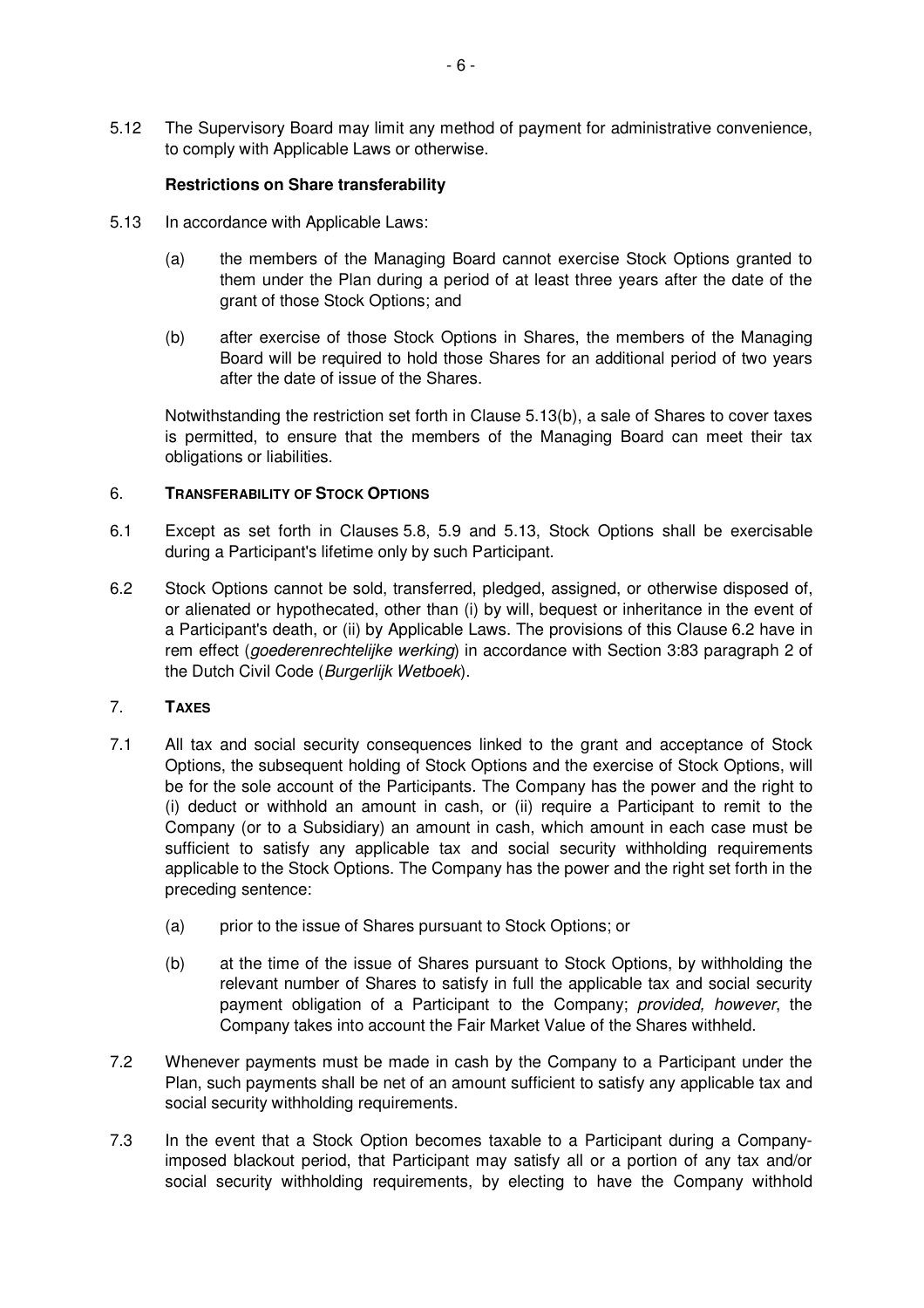Shares. In Such event, the withheld Shares shall have a Fair Market Value equal to the amount to be withheld.

## 8. **CONDITIONS UPON ISSUE OF SHARES**

- 8.1 Shares shall not be issued pursuant to the exercise of Stock Options, unless the exercise of such Stock Options and the issue of such Shares pursuant thereto, comply with all Applicable Laws.
- 8.2 As a condition to the exercise of Stock Options, if required by Applicable Laws, the Company may require the person exercising such Stock Option to represent and warrant at the time of any such exercise, that the Shares are being acquired only for investment purposes and without any present intention to sell or distribute such Shares.

## 9. **ADJUSTMENTS UPON CHANGES IN CAPITALISATION**

- 9.1 In the event of (i) any equity restructuring or recapitalisation of the Company (such as e.g. a capital increase, share dividend, share split, spin-off or demerger (splitsing), rights offering, etc.), or (ii) any other change in the corporate capitalisation of the Company (such as e.g. a merger (fusie), acquisition, or other consolidation, or liquidation), the Supervisory Board may implement adjustments to:
	- (a) the number of Shares that may be issued pursuant to outstanding Stock Options;
	- (b) the Exercise Price of a Stock Option; or
	- (c) the Fair Market Value of Shares,

in each case to prevent dilution or enlargement of rights or benefits; provided, however, that the number of Shares that may be issued pursuant to Stock Options shall always be rounded down to a whole number.

9.2 Adjustments made by the Supervisory Board pursuant to Clause 9.1 shall be final, binding and conclusive, and shall not require the prior approval of the General Meeting.

## 10. **CHANGE IN CONTROL**

## **Change in Control in which Stock Options are assumed or continued**

10.1 To the extent not prohibited under Applicable Laws, upon the occurrence of a Change in Control, pursuant to which outstanding Stock Options granted under the Plan are assumed or continued by the Company or the acquiror of the Company, as applicable, all such outstanding Stock Options shall become immediately exercisable during the six month period following the effective date of the Change in Control, regardless whether (i) such Stock Option had, or had not, become vested in accordance with the Vesting Schedule by such Change of Control effective date and (ii) a Participant's Resignation does, or does not, become effective on such Change of Control effective date.

## **Change in Control in which Stock Options are not assumed or continued**

10.2 Upon the occurrence of a Change in Control, pursuant to which outstanding Stock Options granted under the Plan are not assumed or continued by the Company or the acquiror of the Company, as applicable: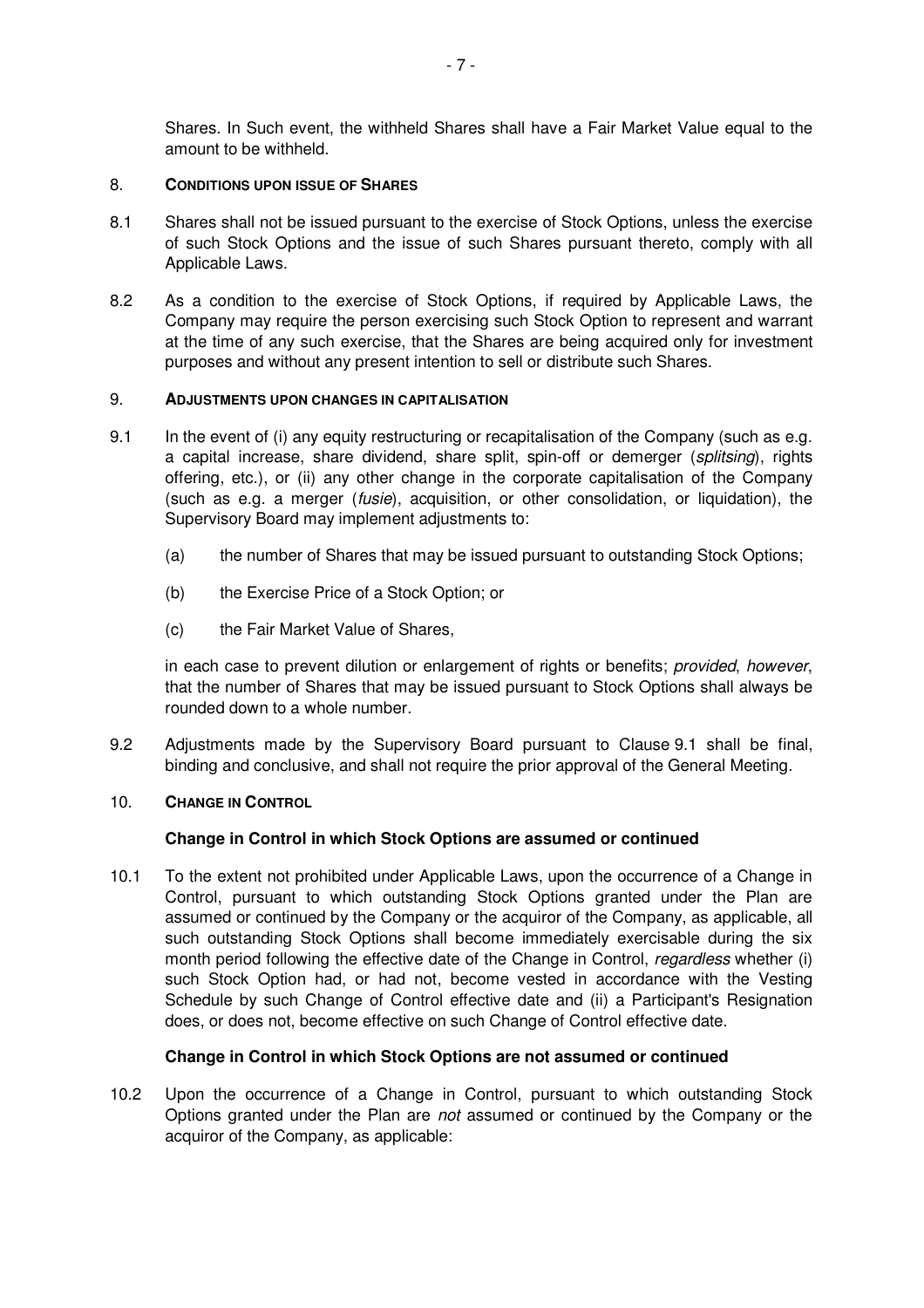- (a) all outstanding Stock Options granted under the Plan shall be cancelled and terminated by the Company with effect as per the effective date of the Change in Control; and
- (b) with respect to each Share subject to the Stock Options held by the Participant, each Participant will receive an amount in cash equal to (i) the excess of the Fair Market Value of a Share, minus (ii) the Exercise Price of a Stock Option,

in each case regardless of whether such Stock Options had, or had not, become vested in accordance with the Vesting Schedule by such Change of Control effective date; provided however that Stock Options outstanding as at the effective date of the Change in Control will be cancelled and terminated by the Company without the payment set forth in Clause 10.2(b), if the Fair Market Value of a Share is less than the Exercise Price of a Stock Option.

## 11. **AMENDMENT, SUSPENSION, TERMINATION OF THE PLAN**

## **Amendment, suspension and termination**

11.1 Subject to the prior approval of the General Meeting, the Supervisory Board may alter, amend, suspend or terminate the Plan in whole or in part (including e.g. reducing the Exercise Price of a Stock Option). No amendment, suspension or termination of the Plan shall be effective unless such amendment, suspension or termination is approved by such required vote of the General Meeting.

## **Stock Options previously granted**

11.2 Except (i) to the extent required by Applicable Laws, or (ii) as otherwise provided in the Plan, the written consent of the Participant shall be required if an amendment, suspension or termination of the Plan, or of any Stock Options previously granted under the Plan to that Participant, shall adversely affect Stock Options granted under the Plan to that Participant in any material way.

## 12. **RESERVATION OF SHARES**

- 12.1 During the term of the Plan, the Company shall procure that it shall at all times have sufficient authorised share capital (*maatschappelijk kapitaal*) to satisfy the requirements of the Plan.
- 12.2 If the Company cannot obtain a certain authority from a regulatory body having jurisdiction, which authority is necessary for the lawful issue by the Company of any Shares under the Plan, the Company shall not be liable in respect of the failure to issue such Shares with respect to which such requisite authority has not been obtained.

#### 13. **RIGHTS OF PARTICIPANTS**

- 13.1 The Plan shall not confer upon any Participant any right to continue to be a member of the Managing Board.
- 13.2 No Participant shall have the right (i) to be selected to receive Stock Options under the Plan, or (ii) having been so selected, to be selected to receive future Stock Options under the Plan.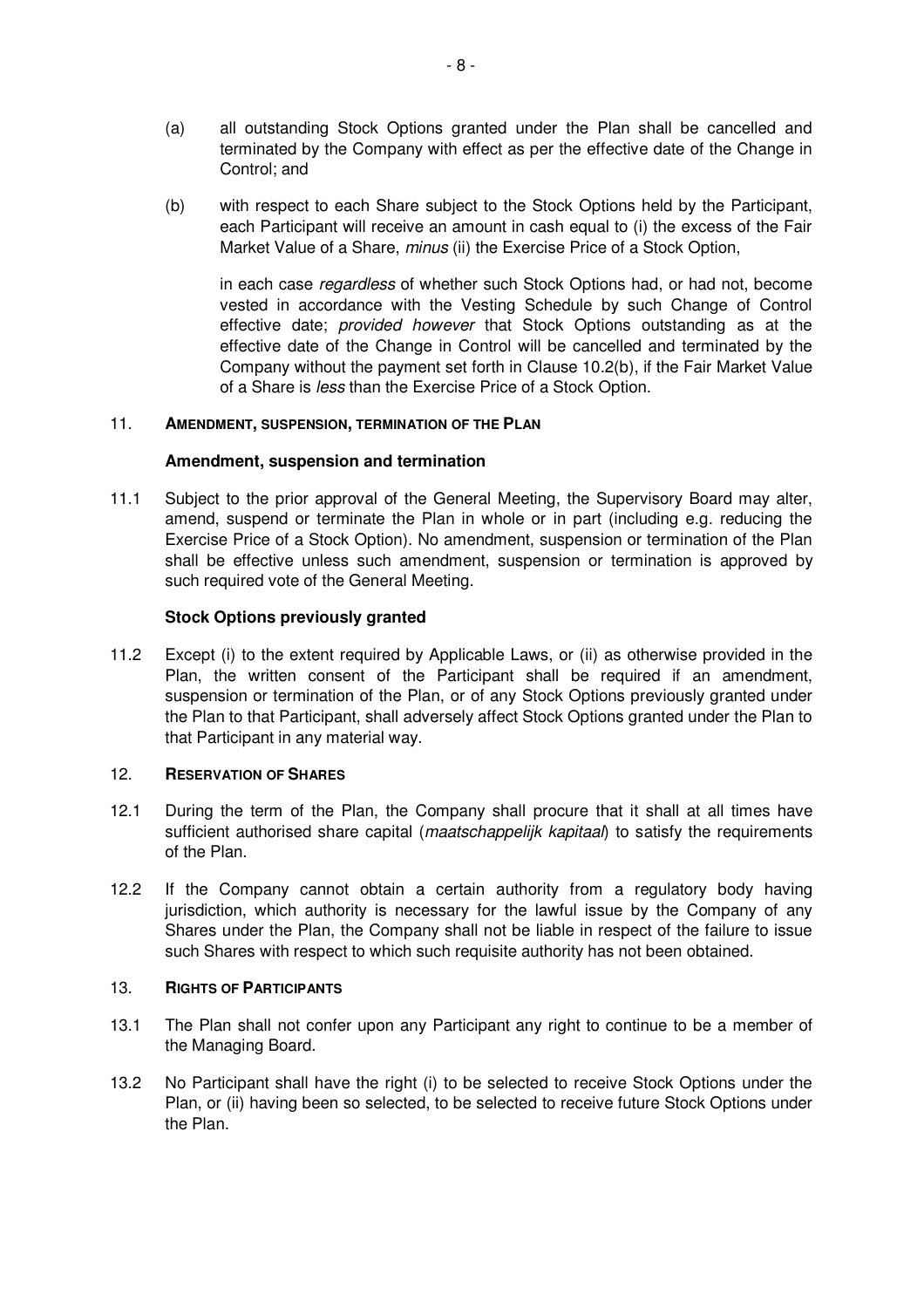#### 14. **SEVERABILITY**

- 14.1 Each of the provisions of the Plan is severable. If at any time any such provision is held to be, or becomes, illegal, invalid or unenforceable in any respect under Applicable Laws, this does not affect or impair:
	- (a) the legality, validity or enforceability in that jurisdiction of any other provision of the Plan; or
	- (b) the legality, validity or enforceability under Applicable Laws of any other jurisdiction of that or any other provision of the Plan,

and any such illegal, invalid or unenforceable provision will be substituted by the Supervisory Board by a legal, valid and enforceable provision which, to the extent legally permissible and given the contents, intent and purpose of the Plan is, to the greatest extent possible, similar to that of the original provision. The authority of the Supervisory Board set forth in this Clause 14.1 shall not require the prior approval of the General Meeting.

#### 15. **REQUIREMENTS OF APPLICABLE LAWS**

15.1 The granting of Stock Options and the issuance of Shares or cash under the Plan, shall be subject to (i) all Applicable Laws and (ii) such approvals by any governmental agencies or national securities exchanges, as may be required.

#### 16. **GOVERNING LAW AND JURISDICTION**

- 16.1 The Plan, including the jurisdiction provision contained in Clause 16.2, all agreements hereunder and all non-contractual obligations arising out of or in connection with the Plan shall be governed by, construed and take effect in accordance with the laws of The Netherlands (and excluding, for the avoidance of doubt, the laws of any non-European part of The Netherlands), excluding any conflicts or choice of law rule or principle that might otherwise refer construction or interpretation of the Plan to the substantive law of another jurisdiction.
- 16.2 The competent court in Amsterdam, The Netherlands, shall have exclusive jurisdiction to settle any claim, dispute or matter of difference which may arise out of or in connection with the Plan or the legal relationships otherwise established by the Plan, subject to ordinary appeal (hoger beroep) and final appeal (cassatie).

## 17. **NON-EXCLUSIVE PLAN**

17.1 The adoption of the Plan by the General Meeting shall not be construed as creating any limitations on the power of the General Meeting to adopt other incentive arrangements as the General Meeting, or the Supervisory Board, may deem desirable.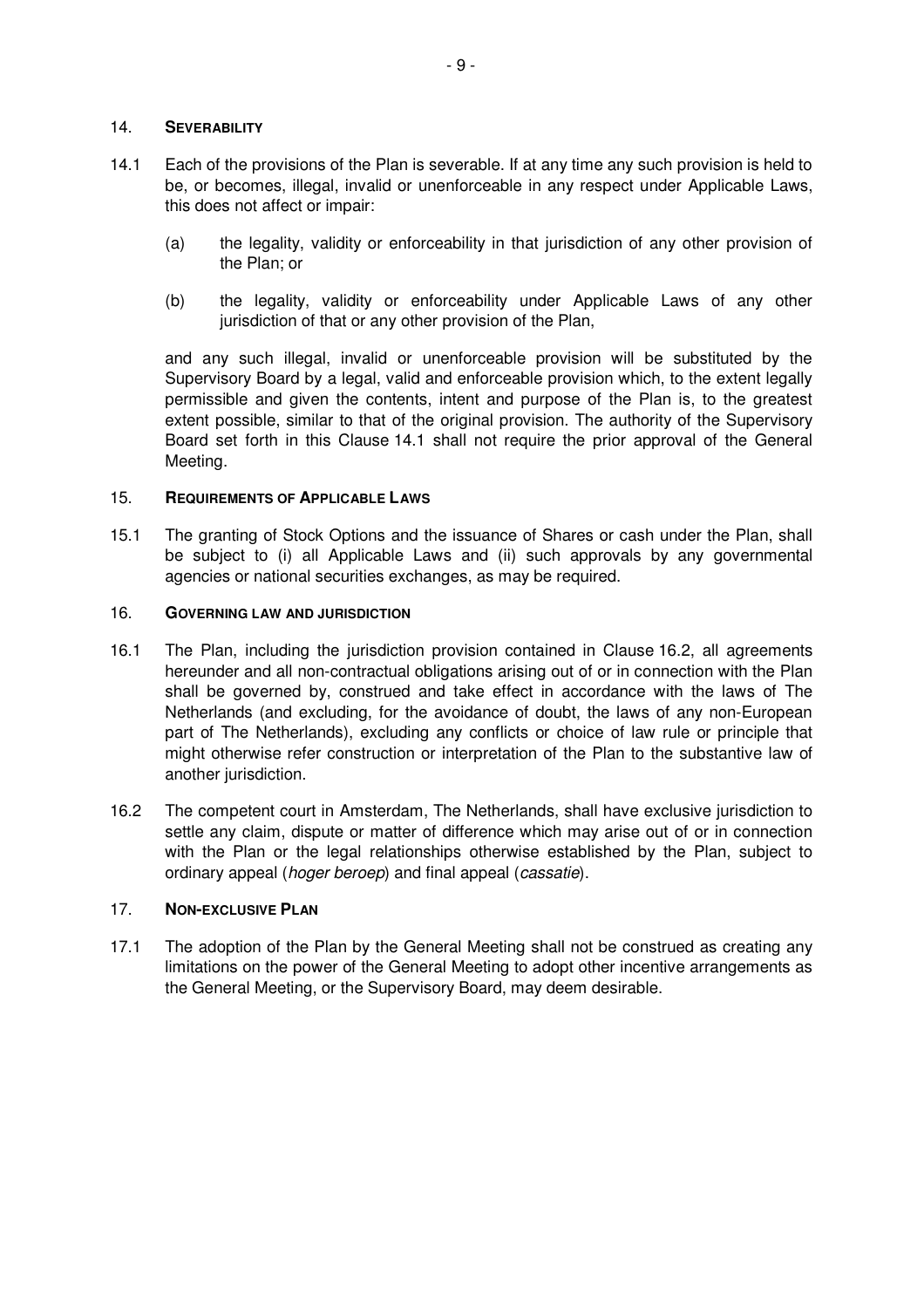## **SCHEDULE 1**

## **Glossary of defined terms**

#### 1. **DEFINITIONS**

As used in the Plan and any Award Agreement, the following definitions shall apply:

"**AGM**" shall have the meaning set forth in Clause 1.2.

"**Applicable Laws**" means the legal requirements relating to the administration of stock option plans, if any, under applicable provisions of law, and the rules and regulations of any applicable stock exchange or national market system.

"**Award Agreement**" means a stock option award agreement entered into by the Company and a Participant setting forth the terms and provisions applicable to Stock Options.

"**Change in Control**" means the first to occur of the following events:

- (a) delisting of the Shares from the Frankfurt Stock Exchange;
- (b) completion of a reorganisation, merger (fusie), consolidation, sale, or other disposition of all or substantially all of the assets of the Company;
- (c) the resolution of the General Meeting resulting in a complete liquidation or dissolution of the Company.

"**Company**" means Shop Apotheke Europe N.V., a public limited company (naamloze vennootschap), having its corporate seat (statutaire zetel) in Venlo, The Netherlands, its registered address at Dirk Hartogweg 14, 5928 LV Venlo, The Netherlands, registered with the trade register under number 63986981, and any successor listed on the Frankfurt Stock Exchange of the Company.

"**Exercise Price**" means the price at which a Share may be acquired by a Participant pursuant to a Stock Option under the Plan.

"**Fair Market Value**" means, as of any date, the value of a Share equal to:

- (a) the closing sale price of a Share on the Frankfurt Stock Exchange on the business day immediately preceding the date on which the Stock Option is granted; or
- (b) in the event of a Change of Control set forth in Clause 10, the closing sale price of a Share on the Frankfurt Stock Exchange on the business day immediately preceding the effective date of the Change in Control,

it being understood that a Share's closing price is the last price at which Shares traded on the Frankfurt Stock Exchange during a regular trading day.

"**General Meeting**" shall have the meaning set forth in Clause 1.2.

"**Managing Board**" shall have the meaning set forth in Clause 1.1.

"**Participant**" shall have the meaning set forth in Clause 4.1.